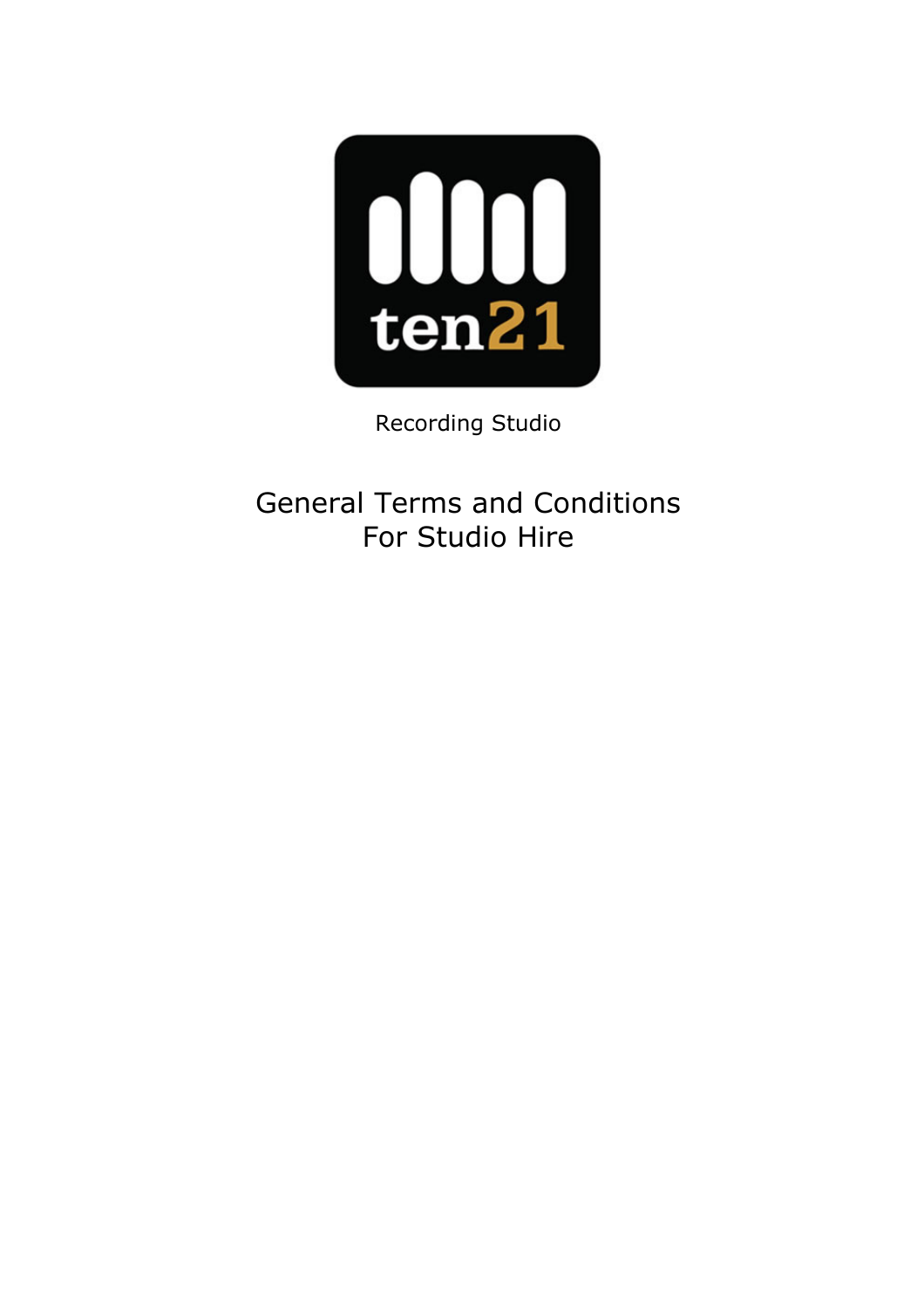# **Definitions**

"Agreement" means the agreement comprised in the Booking Form and these Conditions.

"Booking" means the hire of the Studio for the Period of Booking.

**"Booking Fee"** means the fee payable by the Client to the Company for the Booking calculated in accordance with the Company's published, quoted or usual scale of charges.

"Client" means the person or company who makes the studio Booking or to whom the invoice will be made out to.

"Client's Equipment" means equipment brought onto the Company's premises by the Client, or the Client's Personnel or any agent or contractor for and on behalf of the Client.

"Client's Personnel" refers to persons invited by the Client to enter the Studio during the Booking.

"Company" means Sean Kenny trading as Ten21 Recording Studios.

"Conditions" means these conditions.

"Fees" means the cost to the Client for Booking and using the Studio during the period of Booking.

"Master Recording" means the original recording produced for the Client in the course of the Booking.

"Maximum Liability" means the maximum liability on the part of the Company to the Client arising under or in connection with this Agreement being £1,000.

"Operators" means the staff, freelancers or official representatives of the Company.

"Period of Booking" means the period of time which the Client has booked into the Studio.

"Recording" means any single or multi-track audio and/or visual recording or data programming or derivative thereof or any one or more pieces of recorded sound or visual image recorded or used during the Booking including a Master Recording and a Pre Production Master or any Client's Recording.

"**Studio**" means the recording studio, the premises and it's equipment.

"Studio Breakdown" means a failure or breakdown or unavailability (for any reason) of the Studio which prevents the Client's use thereof in accordance with the terms hereof.

#### 1. AGREEMENT

These Terms and Conditions alone are to apply to all facilities hired and work done by the Company for the Client and shall prevail over any terms and conditions put forward by the Client.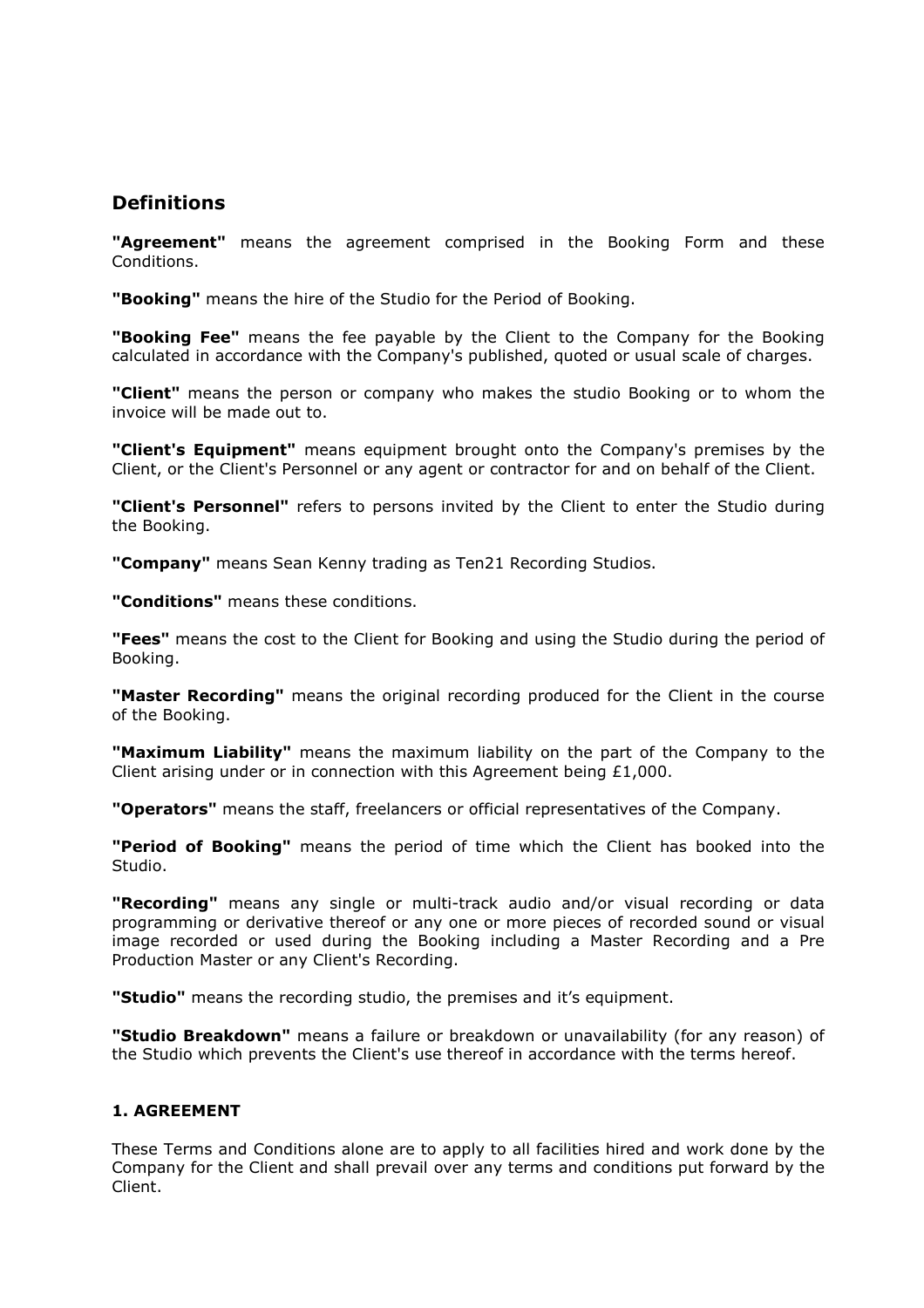# 2. STUDIO FACILITIES

- 2.1 The Company shall make the Studio and the Operators available to the Client for the Period of Booking and shall produce the Master Recording at the direction of the Client or the Representatives. The Client shall only permit people directly involved in the Recordings to enter the Studio and only during the Booking Period. The Company reserves the right to require any person not so involved to leave the Studio.
- 2.2 The Client hereby acknowledges that it shall be responsible for:
	- 2.2.1 ensuring the suitability of the Studio for the Client's purpose
	- 2.2.2 ensuring that the Client's Equipment shall be compatible with the Studio
	- 2.2.3 the technical quality of any recording engineered by personnel provided by the Client
	- 2.2.4 any problems or damage caused by use of Clients Own Part Recorded Media (including any virus damage) and that accordingly the Company gives no warranty as to the foregoing

# 3. THE FEES

- 3.1 The Client shall, upon receipt of a Proforma invoice, pay a 50% deposit of the Fees and any other sums payable by the terms of this Agreement and no later than 30 days before the start of the Booking Period.
- 3.2 The remaining 50% balance must be paid on the final day of the Booking Period in cleared funds, together with any additional expenses that have been accrued by the Client.
- 3.3 The Client shall be liable to pay interest on any over due sums and payable to the Company from time to time at the rate of four per cent (4%) per annum above HSBC Bank Plc base rate.
- 3.4 The Fees shall not be reduced on account of:
	- 3.3.1 the Client's failure to use the Studio for any or all of the Period of the Booking
	- 3.3.2 the Client's cancellation of the Booking or any part thereof.
- 3.5 Neither the Master Recording, nor part of the Master Recording, will be released to the Client until all outstanding payments have been paid in full, regardless of the outstanding balance.

### 4. THE CLIENT'S OWN MEDIA, PERSONNEL AND EQUIPMENT

- 4.1 The Company will supply all blank media for recording.
- 4.2 The Client will be responsible for the integrity of the Client's Own Part Recorded Media and the Company shall not be liable for any deficiency in or caused by such Media.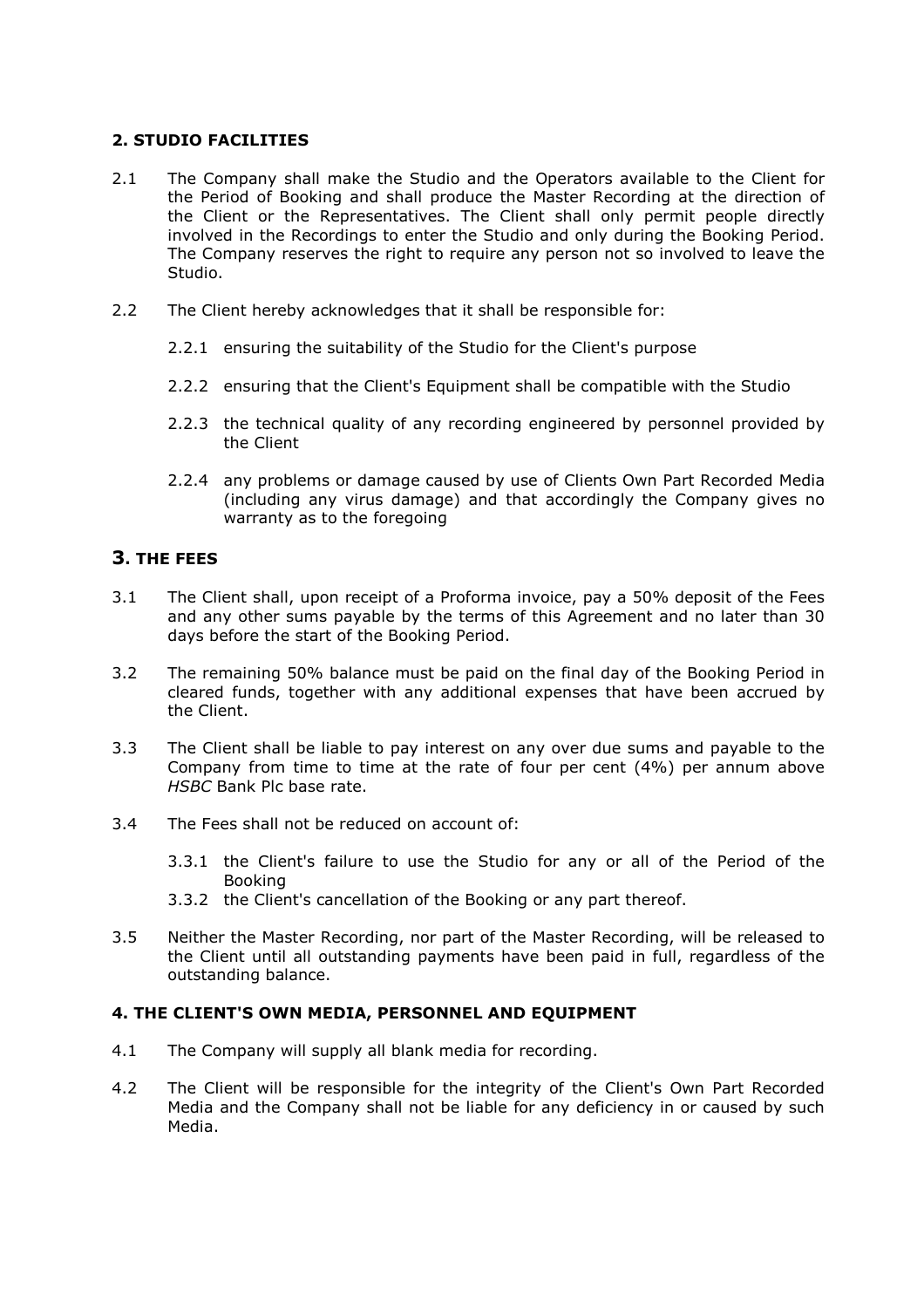- 4.3 The Client hereby warrants, undertakes and agrees that it shall procure that each of the Client's Personnel shall abide by the Studio's rules, regulations and health and safety policy and that it shall be responsible:
	- 4.3.1 for the actions of the Client's Personnel upon the Company's premises
	- 4.3.2 for any and all injury, loss or damage to any person's equipment or premises caused by any act or omission of the Client's Personnel, or as a result of any defect in or inappropriate specification of the Client's Equipment or the Client's Own Media
	- 4.3.3 for the cost of the hire of any Client's Equipment
	- 4.3.4 for any costs and expenses incurred by the Company on behalf of the Client at the Client's request
	- 4.3.5 for any and all loss or damage to the Client's Equipment which shall be at the sole risk of the Client
- 4.4 The Client shall vacate the Studio and remove all Clients' Equipment forthwith at the end of the Period of Booking. The Company shall be entitled by 4 (four) weeks' notice to the Client to require the Client to collect the Client's Equipment and should the Client's equipment not be collected within this 4 week period, the Company shall be entitled to destroy, or otherwise dispose of the Client's Equipment as the Company sees fit, without further notice or warning.

### 5. SOUND LEVELS

The Client hereby acknowledges that the Noise at Work Regulations 1989 have established that prolonged exposure to high noise levels above 85 dB(A) may cause damage to hearing and that both studios and studio users are required by law to keep exposures as low as reasonably practicable) and that accordingly:-

- 5.1 the Client shall be responsible for noise levels within the Studio
- 5.2 high noise levels shall not be sustained for long periods
- 5.3 the Company hereby reserves the right to take such action as it may deem appropriate to maintain tolerable noise levels and that no claim shall lie against the Company in respect of inconvenience or time lost in the event of such action
- 5.4 the Client shall follow the recommendations contained in the APRS leaflet "KEEP SOUND LEVELS DOWN" and instruct the Client's Personnel to do the same.

### 6. RECORDINGS AND MATERIALS

- 6.1 The Client shall procure the collection of the Recordings and any ancillary materials ("the Materials") immediately upon payment in full of the Company's invoice applicable thereto ("the Collection Date")
- 6.2 After the Collection Date:
	- 6.2.1 notwithstanding any other provision contained within the Conditions the Materials shall be held by the Company solely at the risk of the Client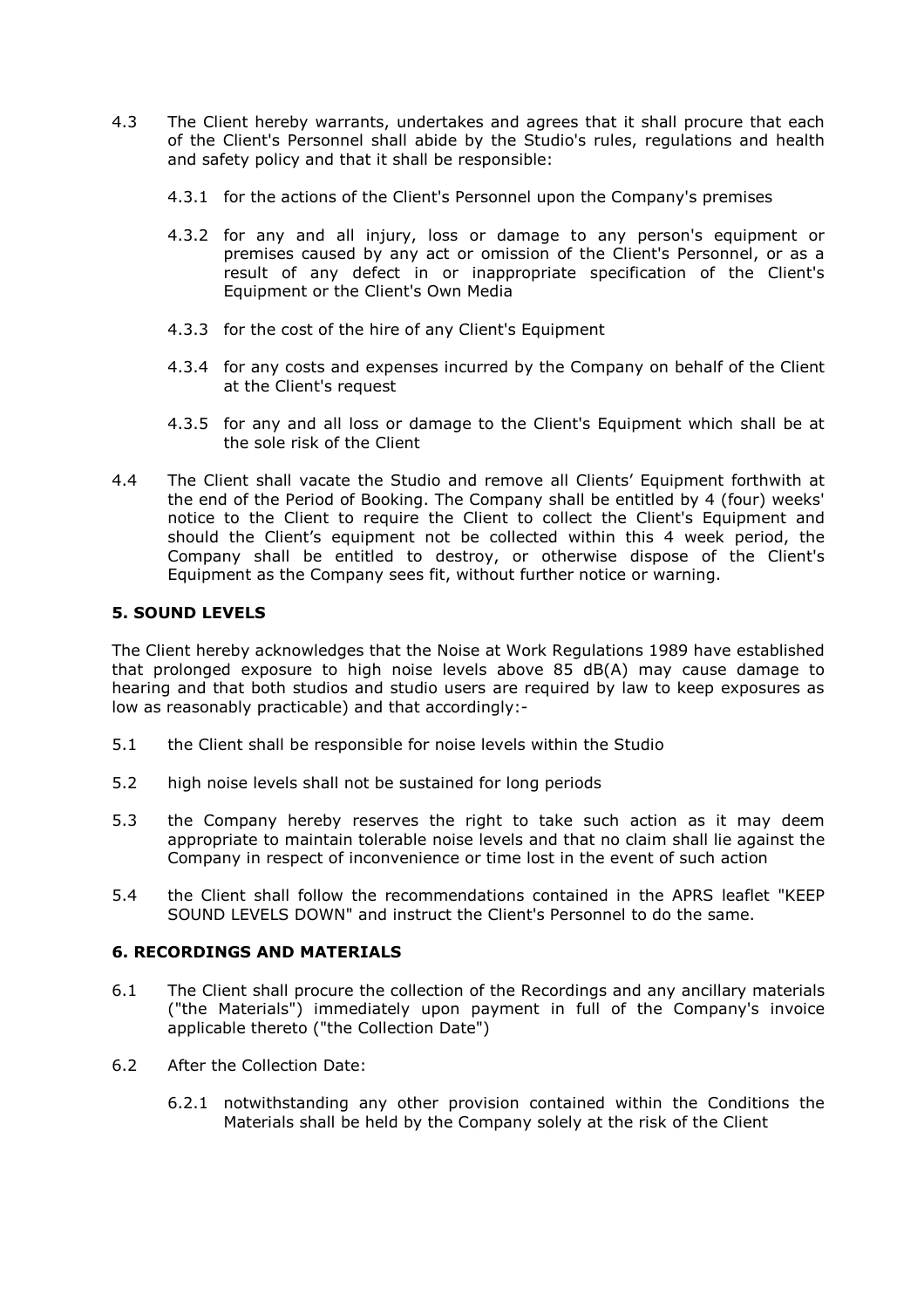- 6.2.2 the Client shall be liable to the Company for such reasonable charges as the Company may raise against the Client for the continued storage of the **Materials**
- 6.2.3 should the Client not collect the Materials within 30 days after payment of the invoice, the Company shall be entitled to destroy, sell or otherwise dispose of the Materials
- 6.3 Notwithstanding the foregoing until such time as the Company shall be in receipt of cleared payment of all the Fees: the Company shall be entitled to retain possession of all of the Materials
- 6.4 Notwithstanding any other provision contained within the Conditions the Client hereby acknowledges and agrees that all risk in the Materials when in transit or otherwise off the Company's premises shall vest in the Client
- 6.5 The Company retains a general lien on any property of the Client Master Recordings and or Materials in its possession for any unpaid balance the Client may owe to the Company.
- 6.5.1 As long as there remains an unpaid Balance owed to the Company by the Client, the Client is not entitled to sell, manufacture, license or distribute the Master Recordings until payment has been made in full to the Company.

### 7. INDEMNITY

The Client hereby covenants and undertakes to the Company that it shall indemnify the Company against any injury loss damage costs and/or expenses suffered by the Company arising from:

- 7.1 the Client's cancellation of the Booking including without limitation any reasonable costs or expenses incurred by the Company in connection with the Booking
- 7.2 the Client's making, use or exploitation of the Recordings
- 7.3 the Client's breach of any of the warranties undertakings or agreements on its part to be observed or performed by the terms of this Agreement
- 7.4 any loss or damage caused to the Company by Clients use of Clients Personal or Clients Own Part Recorded Material.

### 8. CONTENT OF RECORDING

- 8.1 The Client warrants that nothing whatever shall be included in the Recording (or any software introduced by the`Client) which constitutes a breach or infringement of any copyright or which shall be in any way illegal, scandalous, obscene or libellous and the Client will indemnify the Company against any liability in respect thereof and shall pay all costs and expenses which may be incurred by the Company in reference to any such claim. The indemnity shall extend to any amount paid on a lawyer's advice in respect of any such claim
- 8.2 The Company shall not be required to reproduce any matter which in its opinion is or may be of an illegal, scandalous, obscene or libellous nature.

### 9. STUDIO BREAKDOWN WARRANTY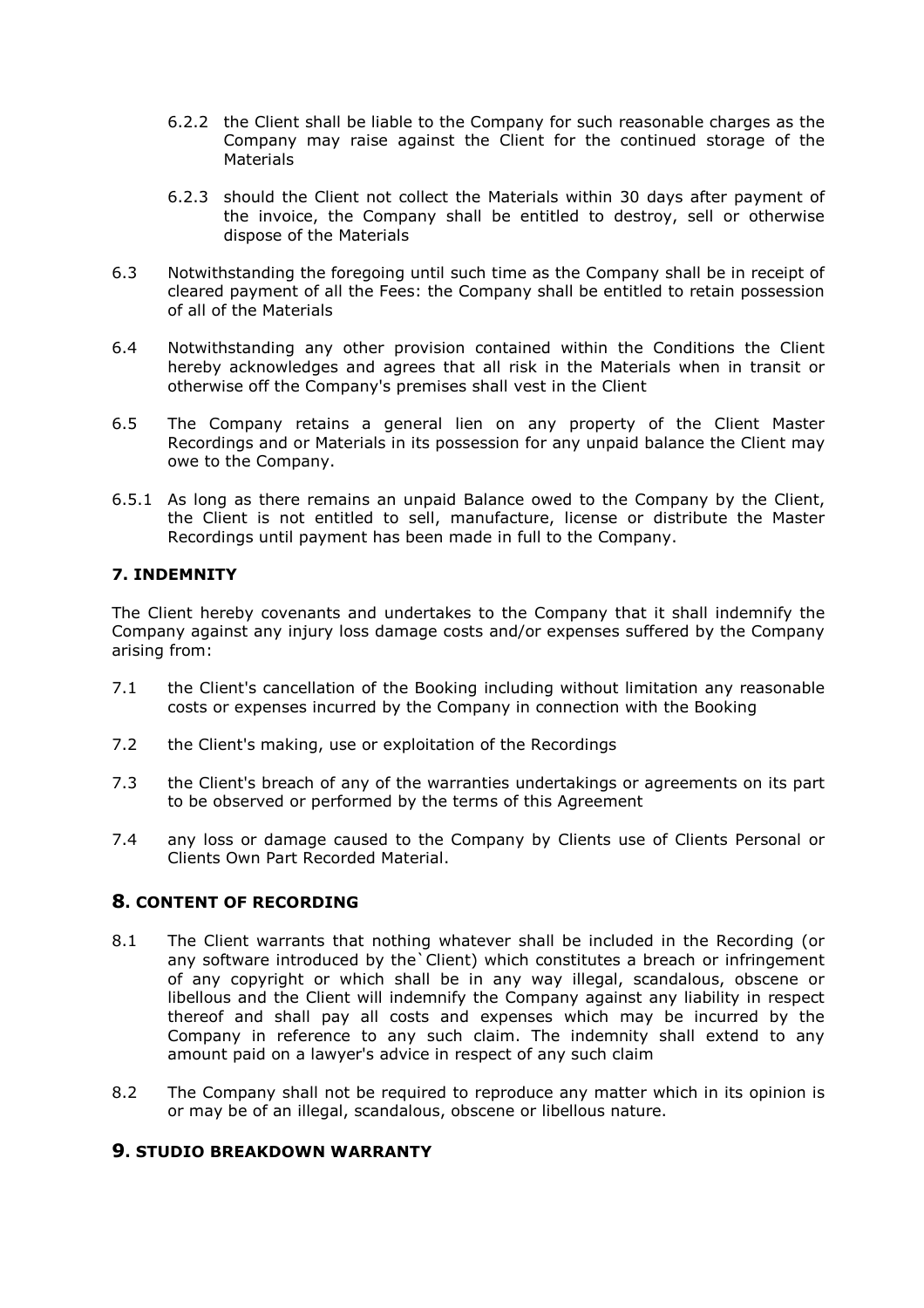In the event of Studio Breakdown the Company shall at its option either replace (as soon as can reasonably be arranged) the Studio facilities to which the Client was entitled by the terms hereof and which have been lost as a result of such Studio Breakdown or credit or refund to the Client the Booking Fee in respect of the Booking and shall have no liability or obligation to the Client beyond these remedies.

### 10. MASTER RECORDING AND POST PRODUCTION WORK WARRANTY

- 10.1 The Client shall promptly notify the Company in writing of any defect in or loss of or damage to the Master Recording of which it is made aware.
- 10.2 The Company shall use its reasonable endeavours to correct any such defect and to effect replacement of such lost or damaged materials so notified to it or of which it is aware and which are attributable to faulty materials or workmanship or the negligence of the Company
- 10.3 In the event that the Company is unable reasonably to effect such rectification or replacement its liability in respect of any Master Recording shall be limited to the Maximum Liability
- 10.4 The Company is not obligated to and generally does not keep hard or soft back-up copies of the Master Recordings, session files or any other data or audio recording related to the Master Recording after the Booking Period. It is the sole responsibility of the client to:
	- 10.4.1 supply appropriate recordable media to the Company for the purpose of creating a back-up
	- 10.4.2 store any session files or audio related to the Master Recording after the Booking Period.

#### 11. CLIENT'S RECORDINGS

It is a condition of this Agreement that all Client's Recordings shall have been copied by the Client before delivery to the Company, and that the Company's liability for loss of or damage to a Client's Recording shall be limited to the value of the media on which it is recorded.

### 12. COMPANY'S OVERALL LIABILITY

- 12.1 In the event that the Client shall actually suffer any loss or damage arising directly from the negligence or breach of contract or of statutory duty of the Company then other than in cases of death or personal injury the Company's liability therefore shall be limited in any event to the Maximum Liability in respect of the aggregate of all instances of such negligence and/or breach arising out of the Company's performance of its obligations under this Agreement
- 12.2 Notwithstanding any other provision contained within this Agreement the Company shall not be liable to the Client or the Client's Personnel for any:
	- 12.2.1 indirect or consequential loss or damage
	- 12.2.2 economic loss including without limitation any loss of profits or goodwill or anticipated savings arising from any fault in the Studio or any act or omission of the Company its servants or agents in respect of this Agreement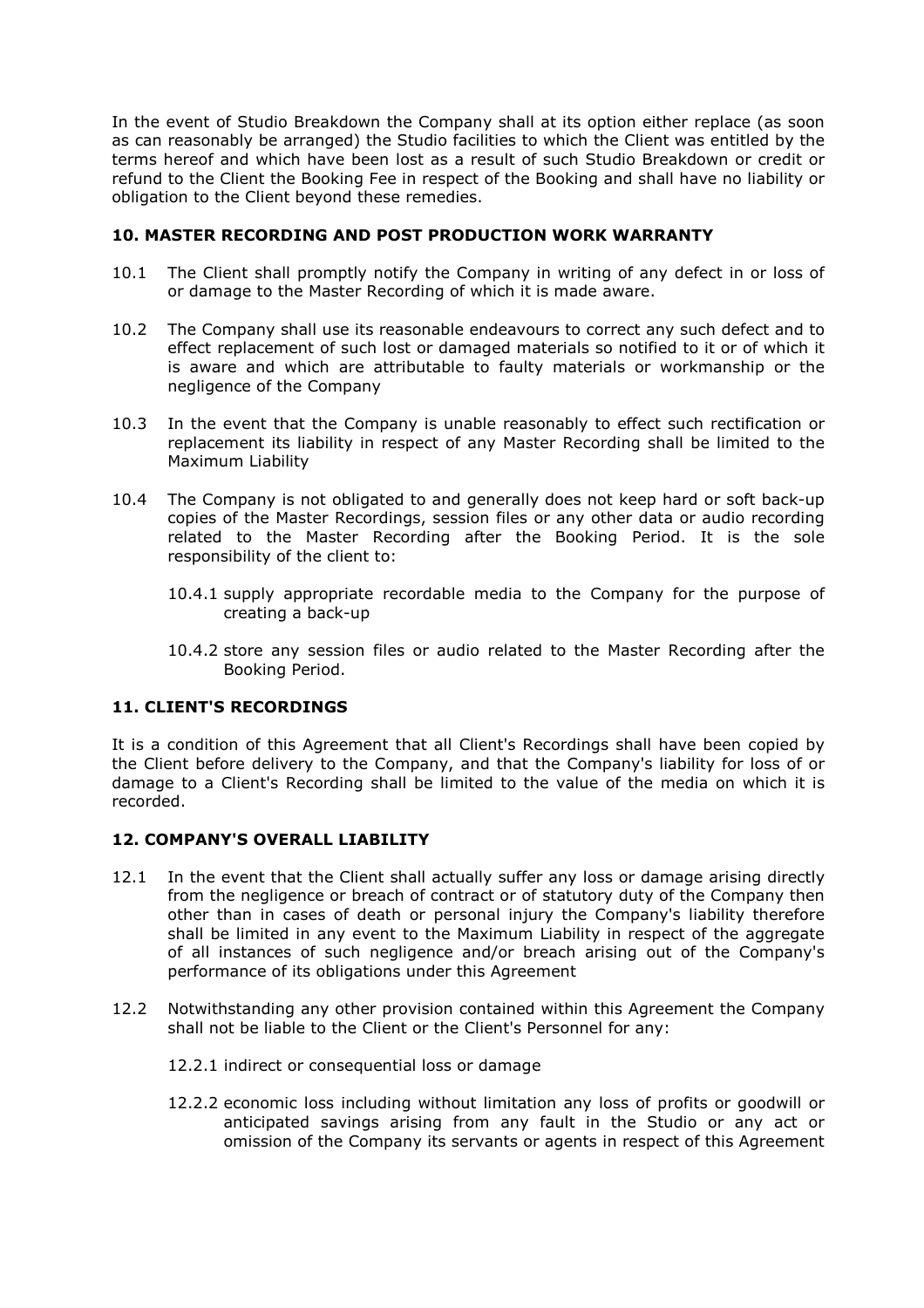- 12.3 The Company's liability under this Agreement shall be to the exclusion of all other liability to the Client whether contractual, tortious or otherwise. All other conditions, warranties, stipulations or other statements whatsoever concerning the Agreement, whether express or implied, by statute, at common law or otherwise howsoever, are hereby excluded.
- 12.4 The Client accepts as reasonable that the Company's total liability in respect of the Booking and/or the Post Production Work shall be as set out in this Agreement: in fixing those limits the Client and the Company have had regard to the price and nature of the Booking and the Recording Work and the terms hereof, and the level of expenses expected to be incurred by the Client in respect thereof and the resources available to each party including insurance cover, to meet any liability.
- 12.5 WHERE THE BOOKING IS MADE BY A CONSUMER AS DEFINED IN THE SALE OF GOODS ACT 1979, THE SUPPLY OF GOODS AND SERVICES ACT 1982, THE SALE AND SUPPLY OF GOODS ACT 1994 OR THE FAIR TRADING ACT 1973 THE STATUTORY RIGHTS OF THE CLIENT ARE NOT AFFECTED BY THESE CONDITIONS.

### 13. FORCE MAJEURE

Notwithstanding any other term of this Agreement the Company shall not be under any liability for any failure to perform any of its obligations under this Agreement due to Force Majeure. Following notification by the Company to the Client of such cause, the Company shall be allowed a reasonable extension of time for the performance of its obligations. For the purpose of this Condition, 'Force Majeure' means:

- Act of God, explosion, flood, tempest, fire or accident;
- War or threat of war, sabotage, insurrection, civil disturbance or requisition
- Acts, restrictions, regulations, bye-laws, prohibitions or measures of any kind on the part of any governmental, parliamentary or local authority
- import or export regulations or embargoes
- strikes, lock-outs or other industrial actions or trade disputes (whether involving employees of the Company or of a third party)
- difficulties in obtaining raw materials, labour, fuel, parts or machinery
- power failure or breakdown in machinery

### 14. MISCELLANEOUS

- 14.1 The Client shall procure that neither the Client nor any of the Client's Personnel shall be held out as an agent of or pledge the credit of the Company
- 14.2 This Agreement constitutes the entire agreement between the parties and neither party shall be bound by any other statement or representation made to the other
- 14.3 No variation or amendment to this Agreement shall be effective unless made in writing and signed by the parties hereto.
- 14.4 In the event that any part of this Agreement shall be held to be void, voidable or otherwise unenforceable by a court of competent jurisdiction then the balance thereof shall remain in full force and effect
- 14.5 All notices required to be given hereunder shall be in writing and deemed properly served if delivered by hand or sent by fax (PROVIDED that proof of transmission can be produced) to the address or fax number respectively of the applicable party specified on the Booking Form on the date of delivery or transmission or if sent by recorded delivery post to such address within two (2) working days of posting.